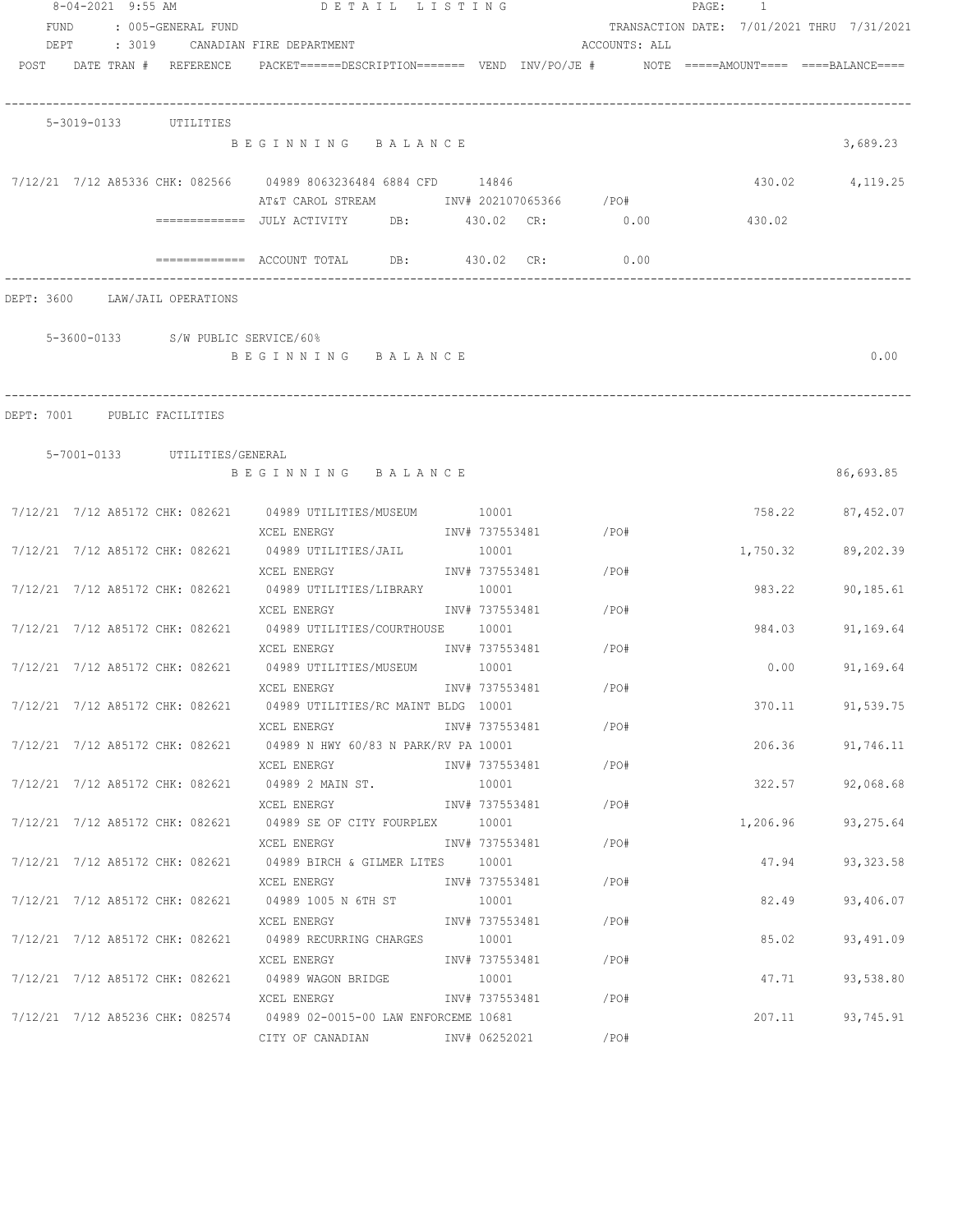|      | 8-04-2021 9:55 AM |                                 | DETAIL LISTING                                                                                     |                 |                        |               | $\mathtt{PAGE}$ : | 2         |                                            |
|------|-------------------|---------------------------------|----------------------------------------------------------------------------------------------------|-----------------|------------------------|---------------|-------------------|-----------|--------------------------------------------|
| FUND |                   | : 005-GENERAL FUND              |                                                                                                    |                 |                        |               |                   |           | TRANSACTION DATE: 7/01/2021 THRU 7/31/2021 |
| DEPT |                   | : 7001 PUBLIC FACILITIES        |                                                                                                    |                 |                        | ACCOUNTS: ALL |                   |           |                                            |
|      |                   | POST DATE TRAN # REFERENCE      | PACKET======DESCRIPTION========  VEND  INV/PO/JE #          NOTE  =====AMOUNT====  ====BALANCE==== |                 |                        |               |                   |           |                                            |
|      |                   |                                 |                                                                                                    |                 |                        |               |                   |           |                                            |
|      |                   |                                 | 7/12/21 7/12 A85236 CHK: 082574 04989 02-0020-00 LIBRARY 10681                                     |                 |                        |               |                   | 141.48    | 93,887.39                                  |
|      |                   |                                 | CITY OF CANADIAN<br>INV# 06252021                                                                  |                 | $/$ PO#                |               |                   |           |                                            |
|      |                   |                                 | 7/12/21 7/12 A85236 CHK: 082574 04989 02-0025-00 LIBRARY                                           | 10681           |                        |               |                   | 40.43     | 93, 927.82                                 |
|      |                   |                                 | CITY OF CANADIAN                                                                                   | INV# 06252021   |                        | /PO#          |                   |           |                                            |
|      |                   | 7/12/21 7/12 A85236 CHK: 082574 | 04989 04-1045-01 HC FIRE BARN 10681                                                                |                 |                        |               |                   | 10.70     | 93,938.52                                  |
|      |                   |                                 | CITY OF CANADIAN                                                                                   | INV# 06252021   |                        | /PO#          |                   |           |                                            |
|      |                   | 7/12/21 7/12 A85236 CHK: 082574 | 04989 04-1060-00 EXH-4H PENS 10681                                                                 |                 |                        |               |                   | 29.43     | 93,967.95                                  |
|      |                   |                                 | CITY OF CANADIAN                                                                                   | INV# 06252021   |                        | /PO#          |                   |           |                                            |
|      |                   | 7/12/21 7/12 A85236 CHK: 082574 | 04989 04-1061-00 EXHIBITION CT 10681                                                               |                 |                        |               |                   | 29.43     | 93,997.38                                  |
|      |                   |                                 | CITY OF CANADIAN                                                                                   | INV# 06252021   |                        | /PO#          |                   |           |                                            |
|      |                   | 7/12/21 7/12 A85236 CHK: 082574 | 04989 04-1095-00 COURTHOUSE 10681                                                                  |                 |                        |               |                   | 994.73    | 94,992.11                                  |
|      |                   |                                 | CITY OF CANADIAN                                                                                   | INV# 06252021   |                        | /PO#          |                   |           |                                            |
|      |                   |                                 | 7/12/21 7/12 A85236 CHK: 082574 04989 04-1096-00 COURTHOUSE #2 10681                               |                 |                        |               |                   | 826.25    | 95,818.36                                  |
|      |                   |                                 | CITY OF CANADIAN                                                                                   | INV# 06252021   |                        | /PO#          |                   |           |                                            |
|      |                   |                                 | 7/12/21 7/12 A85236 CHK: 082574 04989 05-0861-01 HC FIRE DEPT 10681                                |                 |                        |               |                   | 79.43     | 95,897.79                                  |
|      |                   |                                 | CITY OF CANADIAN                                                                                   | INV# 06252021   |                        | /PO#          |                   |           |                                            |
|      |                   |                                 | 7/12/21 7/12 A85236 CHK: 082574 04989 05-0862-01 HC FIRE DEPT 10681                                |                 |                        |               |                   | 14.71     | 95, 912.50                                 |
|      |                   |                                 | CITY OF CANADIAN                                                                                   | INV# 06252021   |                        | /PO#          |                   |           |                                            |
|      |                   |                                 | 7/12/21 7/12 A85236 CHK: 082574 04989 05-0865-01 RVP MUSEUM 10681                                  |                 |                        |               |                   | 60.70     | 95,973.20                                  |
|      |                   |                                 | CITY OF CANADIAN                                                                                   | INV# 06252021   |                        | /PO#          |                   |           |                                            |
|      |                   | 7/12/21 7/12 A85236 CHK: 082574 | 04989 05-0866-01 RVP MUSEUM 2 10681                                                                |                 |                        |               |                   | 322.56    | 96,295.76                                  |
|      |                   |                                 | CITY OF CANADIAN                                                                                   | INV# 06252021   |                        | /PO#          |                   |           |                                            |
|      |                   | 7/12/21 7/12 A85236 CHK: 082574 | 04989 01-0002 BALLPARK                                                                             | 10681           |                        |               |                   | 0.00      | 96,295.76                                  |
|      |                   |                                 | CITY OF CANADIAN                                                                                   | INV# 06252021   |                        | /PO#          |                   |           |                                            |
|      |                   | 7/12/21 7/12 A85237 CHK: 082574 | 04989 UTILITIES PCT 1                                                                              | 10681           |                        |               |                   | 29.43     | 96, 325.19                                 |
|      |                   |                                 | CITY OF CANADIAN                                                                                   |                 | INV# 202107015364      | /PO#          |                   |           |                                            |
|      |                   | 7/12/21 7/12 A85264 CHK: 082597 | 04989 OTHER METERS                                                                                 | 12592           |                        |               |                   | 0.00      | 96, 325.19                                 |
|      |                   |                                 | NORTH PLAINS ELECTRIC CO- INV# 07012021                                                            |                 |                        | /PO#          |                   |           |                                            |
|      |                   | 7/12/21 7/12 A85264 CHK: 082597 | 04989 GEM VOTING BOOTH                                                                             | 12592           |                        |               |                   | 68.13     | 96,393.32                                  |
|      |                   |                                 | NORTH PLAINS ELECTRIC CO- INV# 07012021                                                            |                 |                        | /PO#          |                   |           |                                            |
|      |                   | 7/12/21 7/12 A85264 CHK: 082597 | 04989 EXH AND OTHER                                                                                | 12592           |                        |               |                   | 2,241.43  | 98,634.75                                  |
|      |                   |                                 | NORTH PLAINS ELECTRIC CO- INV# 07012021                                                            |                 |                        | /PO#          |                   |           |                                            |
|      |                   |                                 | 7/12/21 7/12 A85281 CHK: 082616 04989 UTILITIES JUNE 2021 FIRE 13824                               |                 |                        |               |                   | 44.51     | 98,679.26                                  |
|      |                   |                                 | WEST TEXAS GAS, INC                                                                                | INV# 07022021   |                        | /PO#          |                   |           |                                            |
|      |                   |                                 | 7/12/21 7/12 A85282 CHK: 082616 04989 UTILITIES JUNE 2021 BALL 13824                               |                 |                        |               |                   | 78.41     | 98,757.67                                  |
|      |                   |                                 | WEST TEXAS GAS, INC                                                                                |                 | INV# 07022021BP        | /PO#          |                   |           |                                            |
|      |                   |                                 | 7/12/21 7/12 A85284 CHK: 082616 04989 UTILITIES JUNE 2021 COUR 13824                               |                 |                        |               |                   | 52.96     | 98,810.63                                  |
|      |                   |                                 | WEST TEXAS GAS, INC                                                                                | INV# 07022021CH |                        | /PO#          |                   |           |                                            |
|      |                   |                                 | 7/12/21 7/12 A85285 CHK: 082616 04989 UTILITIES JUNE 2021 LIBR 13824                               |                 |                        |               |                   | 30.00     | 98,840.63                                  |
|      |                   |                                 | WEST TEXAS GAS, INC                                                                                | INV# 07022021L  |                        | /PO#          |                   |           |                                            |
|      |                   |                                 | 7/12/21 7/12 A85286 CHK: 082616 04989 UTILITES JUNE 2021 MUSEU 13824                               |                 |                        |               |                   | 30.00     | 98,870.63                                  |
|      |                   |                                 | WEST TEXAS GAS, INC                                                                                | INV# 07022021M  |                        | /PO#          |                   |           |                                            |
|      |                   |                                 | 7/12/21 7/12 A85287 CHK: 082616 04989 UTILITIES JUNE 2021 PAVI 13824                               |                 |                        |               |                   | 89.89     | 98,960.52                                  |
|      |                   |                                 | WEST TEXAS GAS, INC                                                                                | INV# 07022021P  |                        | /PO#          |                   |           |                                            |
|      |                   | 7/12/21 7/12 A85288 CHK: 082616 | 04989 UTILITIES JUNE 2021 SHOW 13824                                                               |                 |                        |               |                   | 58.40     | 99,018.92                                  |
|      |                   |                                 | WEST TEXAS GAS, INC MONTH 07022021SB                                                               |                 |                        | /PO#          |                   |           |                                            |
|      |                   | 7/14/21 7/14 A85478 CHK: 082635 | 05011 WTG CHARGES FOR 12/14 &7 11497                                                               |                 |                        |               |                   | 202.80    | 99,221.72                                  |
|      |                   |                                 | HEMPHILL COUNTY AIRPORT INV# 202107145376 / PO#                                                    |                 |                        |               |                   |           |                                            |
|      |                   |                                 | 7/14/21 7/14 A85490 CHK: 082645 05010 UTILITIES JUNE 2021 BALL 10681                               |                 |                        |               |                   | 117.26    | 99,338.98                                  |
|      |                   |                                 | CITY OF CANADIAN                                                                                   |                 | INV# 202107123650 /PO# |               |                   |           |                                            |
|      |                   |                                 | =============  JULY ACTIVITY                                                                       |                 | DB: 12,645.13 CR: 0.00 |               |                   | 12,645.13 |                                            |
|      |                   |                                 |                                                                                                    |                 |                        |               |                   |           |                                            |
|      |                   |                                 | DB:<br>============= ACCOUNT TOTAL                                                                 | 12,645.13 CR:   |                        | 0.00          |                   |           |                                            |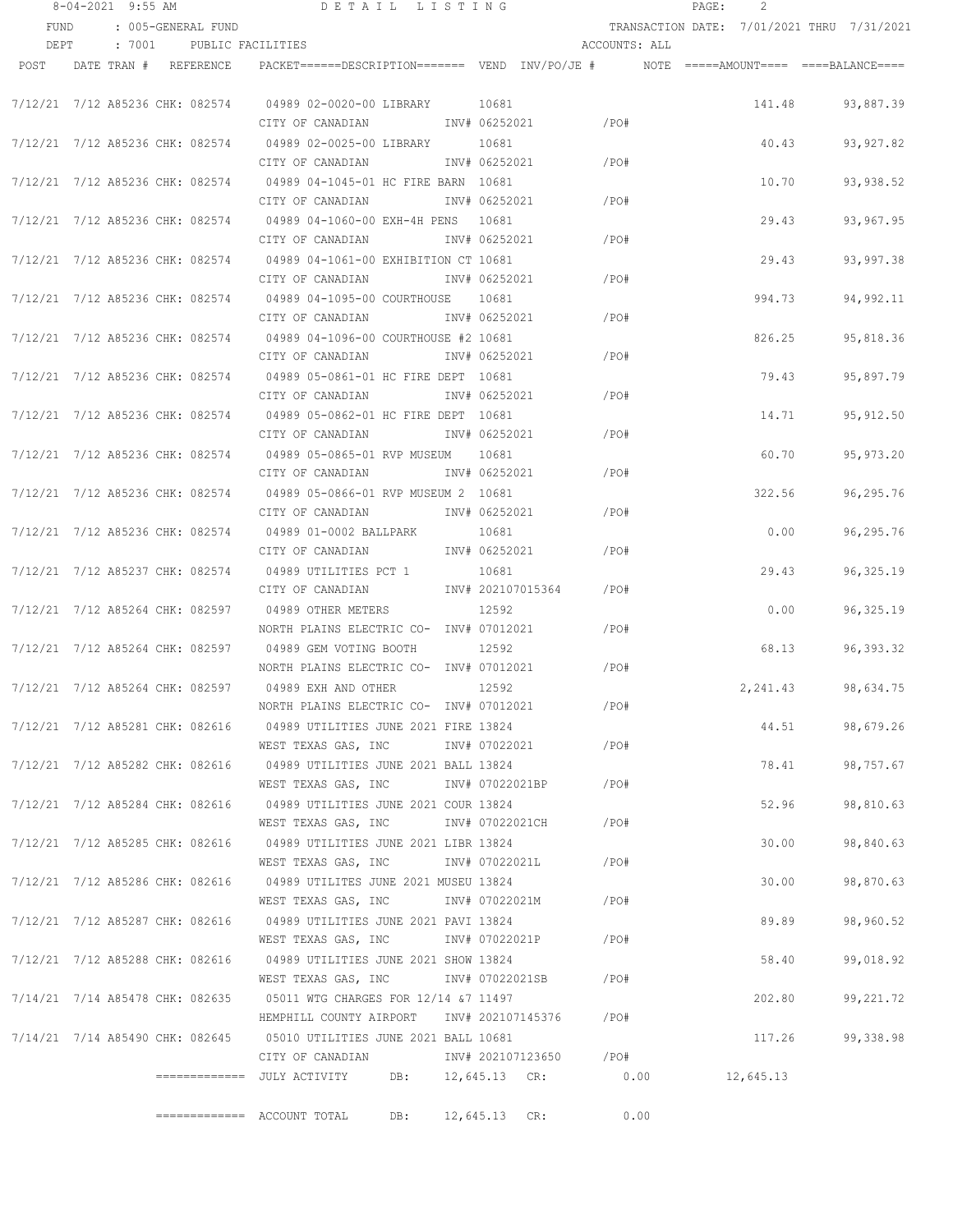|                   | 8-04-2021 9:55 AM            |  |  | DETAIL LISTING                                                                                                  |     |  | PAGE:                | 3                                                       |          |          |                                            |
|-------------------|------------------------------|--|--|-----------------------------------------------------------------------------------------------------------------|-----|--|----------------------|---------------------------------------------------------|----------|----------|--------------------------------------------|
|                   | FUND<br>: 005-GENERAL FUND   |  |  |                                                                                                                 |     |  |                      |                                                         |          |          | TRANSACTION DATE: 7/01/2021 THRU 7/31/2021 |
|                   | DEPT : 7016 CEMETERY         |  |  |                                                                                                                 |     |  |                      | ACCOUNTS: ALL                                           |          |          |                                            |
|                   |                              |  |  | POST DATE TRAN # REFERENCE PACKET======DESCRIPTION======= VEND INV/PO/JE # NOTE =====AMOUNT==== ====BALANCE==== |     |  |                      |                                                         |          |          |                                            |
|                   | 5-7016-0133 UTILITIES        |  |  |                                                                                                                 |     |  |                      |                                                         |          |          |                                            |
|                   |                              |  |  | BEGINNING BALANCE                                                                                               |     |  |                      |                                                         |          |          | 47.86                                      |
|                   |                              |  |  | 7/12/21 7/12 A85172 CHK: 082621 04989 UTILITIES/CEMETERY 10001                                                  |     |  |                      |                                                         |          |          | 5.88 53.74                                 |
|                   |                              |  |  |                                                                                                                 |     |  |                      |                                                         |          |          |                                            |
|                   |                              |  |  | ============ JULY ACTIVITY DB: 5.88 CR: 0.00                                                                    |     |  |                      |                                                         |          | 5.88     |                                            |
|                   |                              |  |  | ============ ACCOUNT TOTAL DB: 5.88 CR: 0.00                                                                    |     |  |                      |                                                         |          |          |                                            |
|                   | *-*-*-*-*-*-*-*-*-*-*-*-*-*- |  |  |                                                                                                                 |     |  |                      | 000 ERRORS IN THIS REPORT! *-*-*-*-*-*-*-*-*-*-*-*-*-*- |          |          |                                            |
|                   |                              |  |  |                                                                                                                 |     |  |                      |                                                         |          |          |                                            |
|                   |                              |  |  |                                                                                                                 |     |  |                      | ** REPORT TOTALS ** --- DEBITS --- -- CREDITS ---       |          |          |                                            |
|                   |                              |  |  | BEGINNING BALANCES:                                                                                             |     |  | 90,430.94            |                                                         | 0.00     |          |                                            |
|                   |                              |  |  | REPORTED ACTIVITY:                                                                                              |     |  | 13,081.03            |                                                         | 0.00     |          |                                            |
|                   |                              |  |  | ENDING BALANCES:                                                                                                |     |  | 103,511.97           |                                                         | 0.00     |          |                                            |
|                   |                              |  |  | TOTAL FUND ENDING BALANCE: 103,511.97                                                                           |     |  |                      |                                                         |          |          |                                            |
| FUND: 010-AIRPORT |                              |  |  |                                                                                                                 |     |  |                      |                                                         |          |          |                                            |
|                   |                              |  |  |                                                                                                                 |     |  |                      |                                                         |          |          |                                            |
|                   | DEPT: 7010 AIRPORT           |  |  |                                                                                                                 |     |  |                      |                                                         |          |          |                                            |
|                   |                              |  |  |                                                                                                                 |     |  |                      |                                                         |          |          |                                            |
|                   | 5-7010-0133 UTILITIES        |  |  |                                                                                                                 |     |  |                      |                                                         |          |          |                                            |
|                   |                              |  |  | BEGINNING BALANCE                                                                                               |     |  |                      |                                                         |          |          | 6,491.76                                   |
|                   |                              |  |  | 7/12/21 7/12 A85352 CHK: 001845 05000 UTILITES JUNE 2021 10681                                                  |     |  |                      |                                                         |          | 135.82   | 6,627.58                                   |
|                   |                              |  |  | CITY OF CANADIAN              INV# 06252021A               /PO#                                                 |     |  |                      |                                                         |          |          |                                            |
|                   |                              |  |  | 7/12/21 7/12 A85353 CHK: 001848 05000 UTILITIES AIRPORT 12592                                                   |     |  |                      |                                                         |          | 522.40   | 7,149.98                                   |
|                   |                              |  |  | NORTH PLAINS ELECTRIC CO- INV# 07012021A / PO#                                                                  |     |  |                      |                                                         |          |          |                                            |
|                   |                              |  |  | 7/12/21 7/12 A85357 CHK: 001851 05000 UTILITIES JUNE 2021 13824                                                 |     |  |                      |                                                         |          | 40.87    | 7,190.85                                   |
|                   |                              |  |  | WEST TEXAS GAS, INC METALLY 107022021A / PO#                                                                    |     |  |                      |                                                         |          |          |                                            |
|                   |                              |  |  | 7/15/21 7/15 C07984 RCPT 00009754 01724 WTG CHARGES PAID FROM AIRPORT                                           |     |  |                      |                                                         |          | 325.65CR | 6,865.20                                   |
|                   |                              |  |  | =============  JULY ACTIVITY                                                                                    | DB: |  | 699.09 CR:           | 325.65CR                                                |          | 373.44   |                                            |
|                   |                              |  |  | =============    ACCOUNT  TOTAL             DB:                     699.09      CR:                             |     |  |                      | 325.65CR                                                |          |          |                                            |
|                   | *-*-*-*-*-*-*-*-*-*-*-*-*-*- |  |  |                                                                                                                 |     |  |                      | 000 ERRORS IN THIS REPORT! *-*-*-*-*-*-*-*-*-*-*-*-*-*- |          |          |                                            |
|                   |                              |  |  |                                                                                                                 |     |  |                      |                                                         |          |          |                                            |
|                   |                              |  |  | ** REPORT TOTALS ** --- DEBITS ---                                                                              |     |  |                      | $---$ CREDITS $---$                                     |          |          |                                            |
|                   |                              |  |  | BEGINNING BALANCES:                                                                                             |     |  | 6,491.76             |                                                         | 0.00     |          |                                            |
|                   |                              |  |  | REPORTED ACTIVITY:                                                                                              |     |  | 699.09               |                                                         | 325.65CR |          |                                            |
|                   |                              |  |  | ENDING BALANCES:<br>TOTAL FUND ENDING BALANCE:                                                                  |     |  | 7,190.85<br>6,865.20 |                                                         | 325.65CR |          |                                            |

FUND: 011-ROAD & BRIDGE PCT 1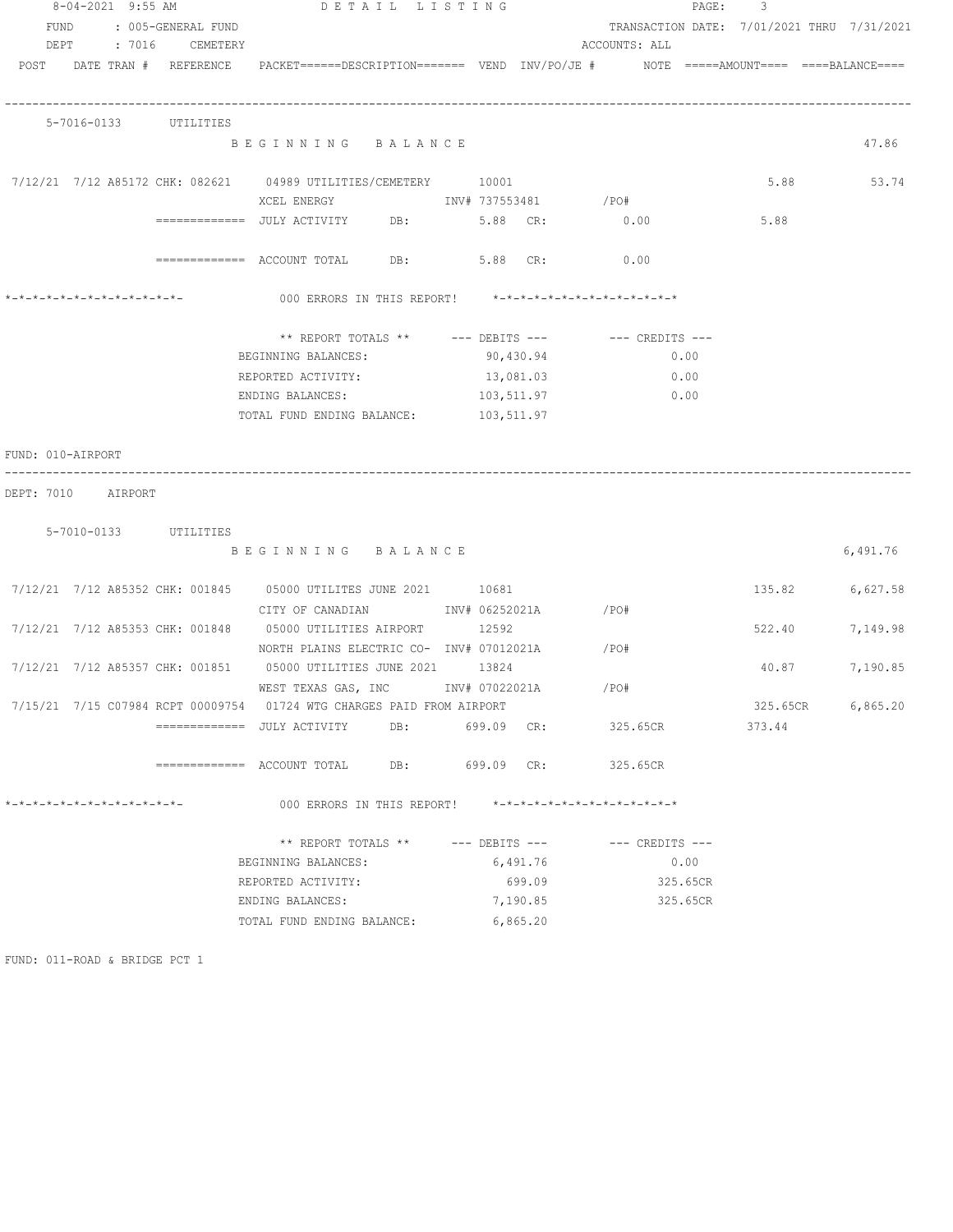| 8-04-2021 9:55 AM                                   |                             |                               | DETAIL LISTING                                                                                                  |                    |          |                                                                                                                                                                              |      | PAGE: 4 |                |
|-----------------------------------------------------|-----------------------------|-------------------------------|-----------------------------------------------------------------------------------------------------------------|--------------------|----------|------------------------------------------------------------------------------------------------------------------------------------------------------------------------------|------|---------|----------------|
| FUND                                                |                             | : 011-ROAD & BRIDGE PCT 1     |                                                                                                                 |                    |          | TRANSACTION DATE: 7/01/2021 THRU 7/31/2021                                                                                                                                   |      |         |                |
| DEPT : 4011 ROAD & BRIDGE 1                         |                             |                               |                                                                                                                 |                    |          | ACCOUNTS: ALL                                                                                                                                                                |      |         |                |
|                                                     |                             |                               | POST DATE TRAN # REFERENCE PACKET======DESCRIPTION======= VEND INV/PO/JE # NOTE =====AMOUNT==== ====BALANCE==== |                    |          |                                                                                                                                                                              |      |         |                |
|                                                     |                             |                               |                                                                                                                 |                    |          |                                                                                                                                                                              |      |         |                |
|                                                     |                             |                               |                                                                                                                 |                    |          |                                                                                                                                                                              |      |         |                |
|                                                     | 5-4011-0133 UTILITIES/PCT 1 |                               |                                                                                                                 |                    |          |                                                                                                                                                                              |      |         |                |
|                                                     |                             |                               | BEGINNING BALANCE                                                                                               |                    |          |                                                                                                                                                                              |      |         | 2,512.92       |
| 7/12/21 7/12 A85264 CHK: 082597 04989 PCT 1         |                             |                               |                                                                                                                 | 12592              |          |                                                                                                                                                                              |      | 148.30  | 2,661.22       |
|                                                     |                             |                               | NORTH PLAINS ELECTRIC CO- INV# 07012021 / PO#                                                                   |                    |          |                                                                                                                                                                              |      |         |                |
|                                                     |                             |                               | 7/12/21 7/12 A85283 CHK: 082616 04989 UTILITIES JUNE 2021 PCT 13824                                             |                    |          |                                                                                                                                                                              |      | 64.34   | 2,725.56       |
|                                                     |                             |                               | WEST TEXAS GAS, INC METALLY 197022021CB / PO#                                                                   |                    |          |                                                                                                                                                                              |      |         |                |
|                                                     |                             |                               | 7/14/21 7/14 A85478 CHK: 082635 05011 WTG CHARGES FOR 11/20 & 11497                                             |                    |          |                                                                                                                                                                              |      | 122.85  | 2,848.41       |
|                                                     |                             |                               | HEMPHILL COUNTY AIRPORT INV# 202107145376 / PO#                                                                 |                    |          |                                                                                                                                                                              |      |         |                |
|                                                     |                             |                               |                                                                                                                 |                    |          |                                                                                                                                                                              |      |         |                |
|                                                     |                             |                               |                                                                                                                 |                    |          |                                                                                                                                                                              |      |         |                |
|                                                     |                             |                               | ============ ACCOUNT TOTAL DB: 335.49 CR: 0.00                                                                  |                    |          |                                                                                                                                                                              |      |         |                |
|                                                     |                             |                               |                                                                                                                 |                    |          |                                                                                                                                                                              |      |         |                |
| *-*-*-*-*-*-*-*-*-*-*-*-*-*-                        |                             |                               | 000 ERRORS IN THIS REPORT! *-*-*-*-*-*-*-*-*-*-*-*-*-*-                                                         |                    |          |                                                                                                                                                                              |      |         |                |
|                                                     |                             |                               | ** REPORT TOTALS ** --- DEBITS --- -- CREDITS ---                                                               |                    |          |                                                                                                                                                                              |      |         |                |
|                                                     |                             | BEGINNING BALANCES:           |                                                                                                                 |                    | 2,512.92 |                                                                                                                                                                              | 0.00 |         |                |
|                                                     |                             | REPORTED ACTIVITY:            |                                                                                                                 |                    | 335.49   |                                                                                                                                                                              | 0.00 |         |                |
|                                                     |                             | ENDING BALANCES:              |                                                                                                                 |                    | 2,848.41 | 0.00                                                                                                                                                                         |      |         |                |
|                                                     |                             |                               | TOTAL FUND ENDING BALANCE: 2,848.41                                                                             |                    |          |                                                                                                                                                                              |      |         |                |
|                                                     |                             |                               |                                                                                                                 |                    |          |                                                                                                                                                                              |      |         |                |
| FUND: 012-ROAD & BRIDGE PCT 2                       |                             |                               |                                                                                                                 |                    |          |                                                                                                                                                                              |      |         |                |
|                                                     |                             |                               |                                                                                                                 |                    |          |                                                                                                                                                                              |      |         |                |
| DEPT: 4012 ROAD & BRIDGE 2                          |                             |                               |                                                                                                                 |                    |          |                                                                                                                                                                              |      |         |                |
|                                                     |                             |                               |                                                                                                                 |                    |          |                                                                                                                                                                              |      |         |                |
|                                                     | 5-4012-0133 UTILITIES/PCT 2 |                               |                                                                                                                 |                    |          |                                                                                                                                                                              |      |         |                |
|                                                     |                             |                               | BEGINNING BALANCE                                                                                               |                    |          |                                                                                                                                                                              |      |         | 3,336.20       |
|                                                     |                             |                               | 7/12/21 7/12 A85264 CHK: 082597 04989 PCT 2 312592                                                              |                    |          |                                                                                                                                                                              |      |         | 86.88 3,423.08 |
|                                                     |                             |                               |                                                                                                                 |                    |          | / PO#                                                                                                                                                                        |      |         |                |
|                                                     |                             | =============   JULY ACTIVITY | NORTH PLAINS ELECTRIC CO- INV# 07012021<br>DB:                                                                  | 86.88 CR:          |          | 0.00                                                                                                                                                                         |      | 86.88   |                |
|                                                     |                             |                               |                                                                                                                 |                    |          |                                                                                                                                                                              |      |         |                |
|                                                     |                             |                               |                                                                                                                 | DB: 86.88 CR:      |          | 0.00                                                                                                                                                                         |      |         |                |
|                                                     |                             |                               |                                                                                                                 |                    |          |                                                                                                                                                                              |      |         |                |
| $+ - + - + - + - + - + - + - - - - - - - - - - - -$ |                             |                               | 000 ERRORS IN THIS REPORT!                                                                                      |                    |          | ${{\star\cdots}{\star\cdots}{\star\cdots}{\star\cdots}{\star\cdots}{\star\cdots}{\star\cdots}{\star\cdots}{\star\cdots}{\star\cdots}{\star\cdots}{\star\cdots}{\star\cdots}$ |      |         |                |
|                                                     |                             |                               |                                                                                                                 |                    |          |                                                                                                                                                                              |      |         |                |
|                                                     |                             |                               | ** REPORT TOTALS **                                                                                             | $---$ DEBITS $---$ |          | --- CREDITS ---                                                                                                                                                              |      |         |                |
|                                                     |                             | BEGINNING BALANCES:           |                                                                                                                 |                    | 3,336.20 |                                                                                                                                                                              | 0.00 |         |                |
|                                                     |                             | REPORTED ACTIVITY:            |                                                                                                                 |                    | 86.88    |                                                                                                                                                                              | 0.00 |         |                |
|                                                     |                             | ENDING BALANCES:              |                                                                                                                 |                    | 3,423.08 |                                                                                                                                                                              | 0.00 |         |                |
|                                                     |                             |                               | TOTAL FUND ENDING BALANCE:                                                                                      |                    | 3,423.08 |                                                                                                                                                                              |      |         |                |
|                                                     |                             |                               |                                                                                                                 |                    |          |                                                                                                                                                                              |      |         |                |
| FUND: 013-ROAD & BRIDGE PCT 3                       |                             |                               |                                                                                                                 |                    |          |                                                                                                                                                                              |      |         |                |

------------------------------------------------------------------------------------------------------------------------------------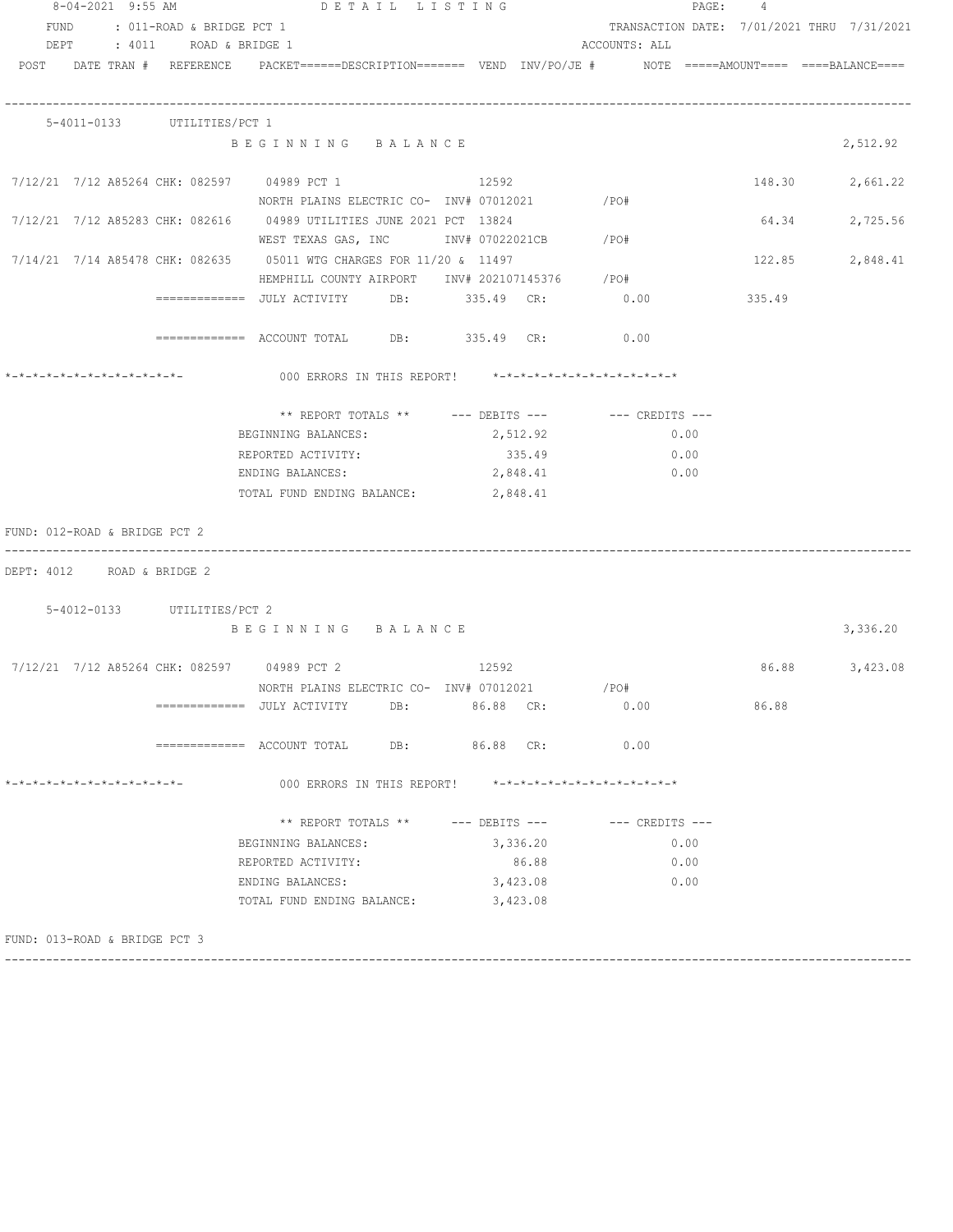| 8-04-2021 9:55 AM              | DETAIL LISTING                                                                                                          |                    |               |                 | PAGE:<br>-5 |                                            |
|--------------------------------|-------------------------------------------------------------------------------------------------------------------------|--------------------|---------------|-----------------|-------------|--------------------------------------------|
| FUND : 013-ROAD & BRIDGE PCT 3 |                                                                                                                         |                    |               |                 |             | TRANSACTION DATE: 7/01/2021 THRU 7/31/2021 |
| DEPT : 4013 ROAD & BRIDGE 3    |                                                                                                                         |                    | ACCOUNTS: ALL |                 |             |                                            |
|                                | POST   DATE TRAN #  REFERENCE   PACKET======DESCRIPTION======= VEND INV/PO/JE #    MOTE =====AMOUNT==== ====BALANCE==== |                    |               |                 |             |                                            |
| DEPT: 4013 ROAD & BRIDGE 3     |                                                                                                                         |                    |               |                 |             |                                            |
| 5-4013-0133 UTILITIES/PCT 3    |                                                                                                                         |                    |               |                 |             |                                            |
|                                | BEGINNING BALANCE                                                                                                       |                    |               |                 |             | 5,243.95                                   |
|                                | 7/12/21 7/12 A85264 CHK: 082597 04989 PCT 3 12592                                                                       |                    |               |                 |             | 128.88 5,372.83                            |
|                                | NORTH PLAINS ELECTRIC CO- INV# 07012021 / PO#                                                                           |                    |               |                 |             |                                            |
|                                |                                                                                                                         |                    |               |                 |             |                                            |
|                                | ============ ACCOUNT TOTAL DB: 128.88 CR: 0.00                                                                          |                    |               |                 |             |                                            |
|                                | 000 ERRORS IN THIS REPORT! *-*-*-*-*-*-*-*-*-*-*-*-*-*-                                                                 |                    |               |                 |             |                                            |
|                                | ** REPORT TOTALS ** $---$ DEBITS --- $---$ CREDITS ---                                                                  |                    |               |                 |             |                                            |
|                                | BEGINNING BALANCES:                                                                                                     | 5,243.95           |               | 0.00            |             |                                            |
|                                | REPORTED ACTIVITY:                                                                                                      | 128.88             |               | 0.00            |             |                                            |
|                                | ENDING BALANCES:                                                                                                        | 5,372.83           |               | $\sim 0.00$     |             |                                            |
|                                | TOTAL FUND ENDING BALANCE: 5,372.83                                                                                     |                    |               |                 |             |                                            |
| FUND: 014-ROAD & BRIDGE PCT 4  |                                                                                                                         |                    |               |                 |             |                                            |
| DEPT: 4014 ROAD & BRIDGE 4     |                                                                                                                         |                    |               |                 |             |                                            |
| 5-4014-0133 UTILITIES/PCT 4    |                                                                                                                         |                    |               |                 |             |                                            |
|                                | BEGINNING BALANCE                                                                                                       |                    |               |                 |             | 4,389.99                                   |
|                                | 7/12/21 7/12 A85264 CHK: 082597 04989 PCT 4 12592                                                                       |                    |               |                 |             | 279.14 4,669.13                            |
|                                | NORTH PLAINS ELECTRIC CO- INV# 07012021 / PO#                                                                           |                    |               |                 |             |                                            |
|                                | =============     JULY  ACTIVITY            DB:                279.14     CR:                    0.00                   |                    |               |                 | 279.14      |                                            |
|                                | ============= ACCOUNT TOTAL DB: 279.14 CR: 0.00                                                                         |                    |               |                 |             |                                            |
| *-*-*-*-*-*-*-*-*-*-*-*-*-*-   | 000 ERRORS IN THIS REPORT! *-*-*-*-*-*-*-*-*-*-*-*-*-*-                                                                 |                    |               |                 |             |                                            |
|                                | ** REPORT TOTALS **                                                                                                     | $---$ DEBITS $---$ |               | --- CREDITS --- |             |                                            |
|                                | BEGINNING BALANCES:                                                                                                     | 4,389.99           |               | 0.00            |             |                                            |
|                                | REPORTED ACTIVITY:                                                                                                      | 279.14             |               | 0.00            |             |                                            |
|                                | ENDING BALANCES:                                                                                                        | 4,669.13           |               | 0.00            |             |                                            |
|                                | TOTAL FUND ENDING BALANCE:                                                                                              | 4,669.13           |               |                 |             |                                            |
| FUND: 016-CEMETERY             |                                                                                                                         |                    |               |                 |             |                                            |
|                                |                                                                                                                         |                    |               |                 |             |                                            |

DEPT: 7016 CEMETERY

5-7016-0133 UTILITIES